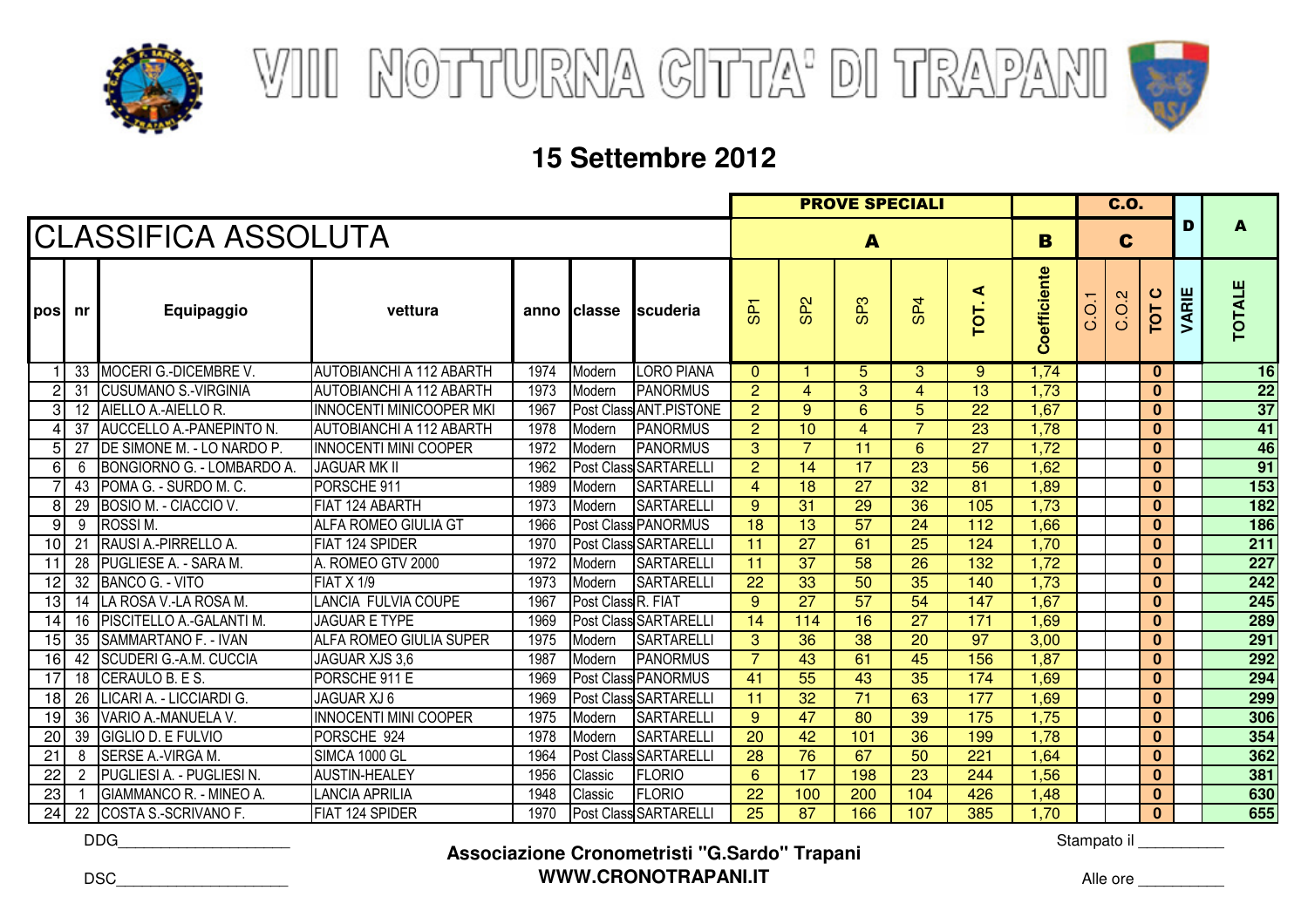





| 25              |    | D'ANGELO G.-LISA A.        | LANCIA FULVIA 2C             | 1966 |         | Post Class SARTARELLI | 39 | 113              | 126 | 124 | 402 | .66  |  | $\mathbf{0}$ | 667   |
|-----------------|----|----------------------------|------------------------------|------|---------|-----------------------|----|------------------|-----|-----|-----|------|--|--------------|-------|
| <b>26</b>       | 24 | BOSCO E.-COPPOLA D.        | <b>FIAT 500 L</b>            | 1969 |         | Post Class SARTARELLI | 28 | 110              | 123 | 179 | 440 | l.69 |  | $\mathbf{0}$ | 744   |
| 27              |    | <b>GENNA M.-ALONZO N.</b>  | <b>FIAT 600 D</b>            | 1960 | Classic | <b>SARTARELLI</b>     | 25 | 73               | 160 | 39  | 297 | 3,00 |  | $\bf{0}$     | 891   |
| 28 <sub>l</sub> | 25 | ALFANO P.-CANNELLO S.      | LANCIA FULVIA GTE            | 1969 |         | Post Class SARTARELLI | 57 | 86               | 119 | 77  | 339 | 3,00 |  | $\bf{0}$     | 1.017 |
| 29I             | 38 | ODDO A.-CRIVELLO P.        | <b>FIAT 127</b>              | 1975 | Modern  | <b>SARTARELLI</b>     | 67 | 102 <sub>2</sub> | 107 | 145 | 421 | 3,00 |  | $\mathbf{0}$ | 1.263 |
|                 |    |                            |                              |      |         |                       |    |                  |     |     |     |      |  |              |       |
|                 |    | <b>RITIRATI</b>            |                              |      |         |                       |    |                  |     |     |     |      |  |              |       |
|                 | 34 | MARCHESE S.-VENTIMIGLIA A. | PORSCHE 911 TARGA            | 1974 | Modern  | SARTARELLI            |    |                  |     |     |     |      |  |              |       |
|                 |    | RUGGIRELLO A. E V.         | FIAT 1300 BERLINA            | 1962 |         | Post Class SARTARELLI |    |                  |     |     |     |      |  |              |       |
|                 | 15 | NASSER M.-M.C. CACCAMO     | LANCIA FLAVIA                | 1967 |         | Post Class SARTARELLI |    |                  |     |     |     |      |  |              |       |
|                 | 19 | <b>SPADA A.-DAIDONE A.</b> | ALFA ROMEO DUETTO            | 1969 |         | Post Class SARTARELLI |    |                  |     |     |     |      |  |              |       |
|                 |    | <b>NON PARTITI</b>         |                              |      |         |                       |    |                  |     |     |     |      |  |              |       |
|                 | 3  | MUSTAZZA S.-RUGGIRELLO A.  | <b>LANCIA APPIA II SERIE</b> | 1958 | Classic | <b>SARTARELLI</b>     |    |                  |     |     |     |      |  |              |       |
|                 | 4  | NAVETTA G.- AMORE M.       | FIAT 600 TRSF                | 1959 | Classic | SARTARELLI            |    |                  |     |     |     |      |  |              |       |
|                 | 23 | MARINO S.-SCILLIA I.       | LANCIA FULVIA GT             | 1967 |         | Post Class SARTARELLI |    |                  |     |     |     |      |  |              |       |
|                 | 41 | VINCI A.-CANGEMI M.        | ALFA ROMEO DUETTO            | 1983 | Modern  | SARTARELLI            |    |                  |     |     |     |      |  |              |       |
|                 | 44 | SALADINO F. E T.           | PORSCHE 964                  | 1990 | Modern  | <b>SARTARELLI</b>     |    |                  |     |     |     |      |  |              |       |

DDG\_\_\_\_\_\_\_\_\_\_\_\_\_\_\_\_\_\_\_\_

DSC\_\_\_\_\_\_\_\_\_\_\_\_\_\_\_\_\_\_\_\_

Stampato il \_\_\_\_\_\_\_\_\_\_\_

Alle ore \_\_\_\_\_\_\_\_\_\_\_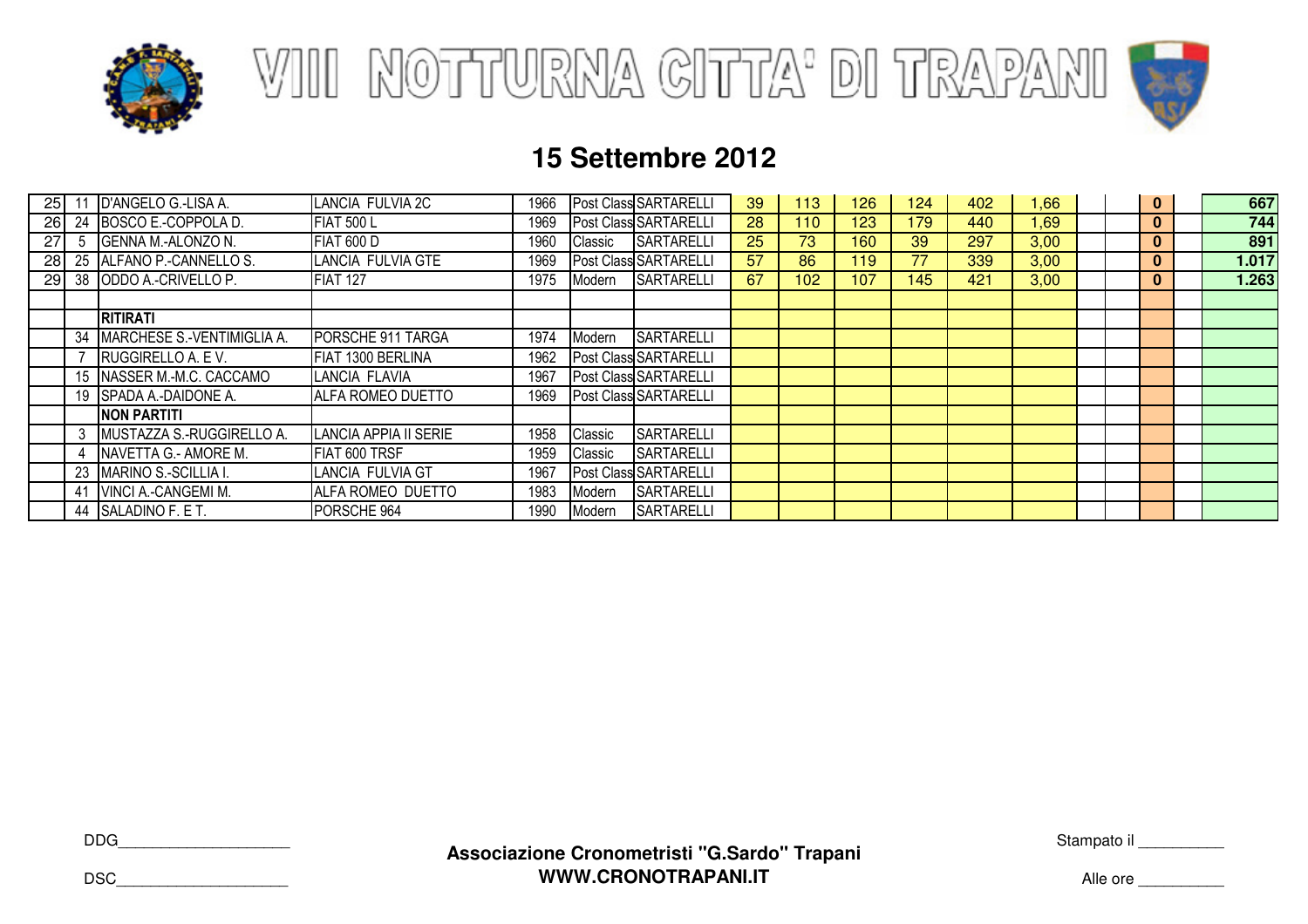





|             |                           |                                  |                       | <b>PROVE SPECIALI</b> |               |                   |                |                 |                 |                 | C.O.            |                           |       |                               |              |      |           |
|-------------|---------------------------|----------------------------------|-----------------------|-----------------------|---------------|-------------------|----------------|-----------------|-----------------|-----------------|-----------------|---------------------------|-------|-------------------------------|--------------|------|-----------|
|             | <b>CLASSIFICA CLASSIC</b> |                                  |                       |                       |               |                   |                |                 | A               |                 |                 |                           |       |                               |              |      | A         |
| <b>posi</b> | nr                        | Equipaggio                       | vettura               | anno                  | <b>Classe</b> | <b>Iscuderia</b>  | $\overline{5}$ | SP <sub>2</sub> | SP <sub>3</sub> | SP <sub>4</sub> | ⋖<br><b>TOT</b> | efficiente<br>$\mathbf c$ | C.0,1 | $\mathbf{\alpha}$<br>.<br>C.O | ပ<br>TOT     | ARIE | 当<br>TOTA |
|             |                           | <b>PUGLIESI A. - PUGLIESI N.</b> | <b>AUSTIN-HEALEY</b>  | 1956                  | Classic       | <b>FLORIO</b>     | 6              |                 | 198             | 23              | 244             | 1,56                      |       |                               | $\mathbf{0}$ |      | 381       |
|             |                           | GIAMMANCO R. - MINEO A.          | LANCIA APRILIA        | 1948                  | Classic       | <b>FLORIO</b>     | 22             | 100             | 200             | 104             | 426             | 1,48                      |       |                               | $\mathbf{0}$ |      | 630       |
|             | -5                        | <b>GENNA M.-ALONZO N.</b>        | <b>FIAT 600 D</b>     | 1960                  | Classic       | <b>SARTARELLI</b> | 25             | 73              | 160             | 39              | 297             | 3,00                      |       |                               | $\mathbf{0}$ |      | 891       |
|             |                           |                                  |                       |                       |               |                   |                |                 |                 |                 |                 |                           |       |                               |              |      |           |
|             |                           | <b>NON PARTITI</b>               |                       |                       |               |                   |                |                 |                 |                 |                 |                           |       |                               |              |      |           |
|             | 3                         | MUSTAZZA S.-RUGGIRELLO A.        | LANCIA APPIA II SERIE | 1958                  | Classic       | <b>SARTARELLI</b> |                |                 |                 |                 |                 |                           |       |                               |              |      |           |
|             |                           | NAVETTA G.- AMORE M.             | FIAT 600 TRSF         | 1959                  | Classic       | <b>SARTARELLI</b> |                |                 |                 |                 |                 |                           |       |                               |              |      |           |

DDG\_\_\_\_\_\_\_\_\_\_\_\_\_\_\_\_\_\_\_\_

DSC\_\_\_\_\_\_\_\_\_\_\_\_\_\_\_\_\_\_\_\_

Stampato il \_\_\_\_\_\_\_\_\_\_\_

Alle ore \_\_\_\_\_\_\_\_\_\_\_\_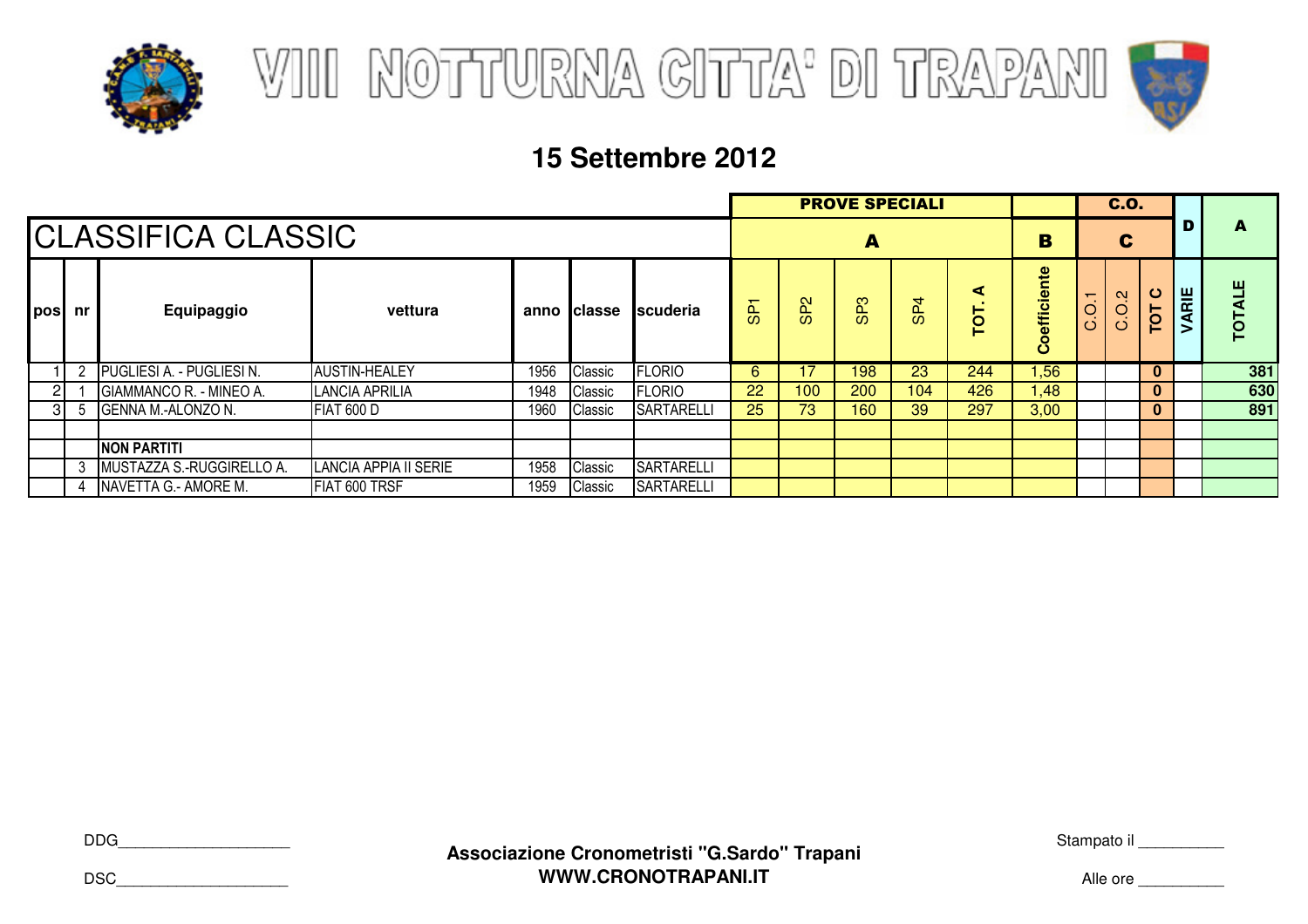



|     |                 |                              |                                 |      |              |                   |                |                 | C.0.            |                 |           |                        |      |       |                 |       |               |
|-----|-----------------|------------------------------|---------------------------------|------|--------------|-------------------|----------------|-----------------|-----------------|-----------------|-----------|------------------------|------|-------|-----------------|-------|---------------|
|     |                 | <b>CLASSIFICA MODERN</b>     |                                 |      | B            | C                 |                | D               | A               |                 |           |                        |      |       |                 |       |               |
| pos | nr              | Equipaggio                   | vettura                         |      | anno Iclasse | <b>Iscuderia</b>  | க்             | SP <sub>2</sub> | SP <sub>3</sub> | SP <sub>4</sub> | ⋖<br>TOT. | oefficiente<br>$\circ$ | C.01 | C.O.2 | ပ<br><b>TOT</b> | VARIE | <b>TOTALE</b> |
|     | 33              | <b>MOCERI G.-DICEMBRE V.</b> | <b>AUTOBIANCHI A 112 ABARTH</b> | 1974 | Modern       | <b>LORO PIANA</b> | $\mathbf{0}$   |                 | 5               | 3               | 9         | 1.74                   |      |       | $\bf{0}$        |       | 16            |
|     | 31              | <b>ICUSUMANO S.-VIRGINIA</b> | <b>AUTOBIANCHI A 112 ABARTH</b> | 1973 | Modern       | <b>PANORMUS</b>   | $\overline{2}$ | 4               | 3               | 4               | 13        | 1,73                   |      |       | $\bf{0}$        |       | 22            |
|     | 37              | AUCCELLO A.-PANEPINTO N.     | <b>AUTOBIANCHI A 112 ABARTH</b> | 1978 | Modern       | <b>PANORMUS</b>   | 2              | 10              | 4               | ⇁               | 23        | 1.78                   |      |       | $\bf{0}$        |       | 41            |
|     | 27              | DE SIMONE M. - LO NARDO P.   | <b>INNOCENTI MINI COOPER</b>    | 1972 | Modern       | <b>PANORMUS</b>   | 3              | 7               | 11              | 6               | 27        | 1,72                   |      |       | $\bf{0}$        |       | 46            |
| 5   | 43              | POMA G. - SURDO M. C.        | PORSCHE 911                     | 1989 | Modern       | <b>SARTARELLI</b> | 4              | 18              | 27              | 32              | 81        | 1,89                   |      |       | $\bf{0}$        |       | 153           |
| 6   | 29              | BOSIO M. - CIACCIO V.        | FIAT 124 ABARTH                 | 1973 | Modern       | <b>SARTARELLI</b> | 9              | 31              | 29              | 36              | 105       | 1,73                   |      |       | $\bf{0}$        |       | 182           |
|     | 28              | PUGLIESE A. - SARA M.        | A. ROMEO GTV 2000               | 1972 | Modern       | <b>SARTARELLI</b> | 11             | 37              | 58              | 26              | 132       | 1,72                   |      |       | $\bf{0}$        |       | 227           |
| 8   | 32              | BANCO G. - VITO              | <b>FIAT X 1/9</b>               | 1973 | Modern       | <b>SARTARELLI</b> | 22             | 33              | 50              | 35              | 140       | 1,73                   |      |       | $\bf{0}$        |       | 242           |
| 9   | 35              | SAMMARTANO F. - IVAN         | ALFA ROMEO GIULIA SUPER         | 1975 | Modern       | <b>SARTARELLI</b> | 3              | 36              | 38              | 20              | 97        | 3,00                   |      |       | $\bf{0}$        |       | 291           |
| 10  | 42              | SCUDERI G.-A.M. CUCCIA       | JAGUAR XJS 3.6                  | 1987 | Modern       | <b>PANORMUS</b>   | $\overline{7}$ | 43              | 61              | 45              | 156       | 1,87                   |      |       | $\bf{0}$        |       | 292           |
| 11  | 36              | VARIO A.-MANUELA V.          | <b>INNOCENTI MINI COOPER</b>    | 1975 | Modern       | <b>SARTARELLI</b> | 9              | 47              | 80              | 39              | 175       | 1,75                   |      |       | $\bf{0}$        |       | 306           |
| 12  | 39              | <b>GIGLIO D. E FULVIO</b>    | PORSCHE 924                     | 1978 | Modern       | <b>SARTARELLI</b> | 20             | 42              | 101             | 36              | 199       | 1.78                   |      |       | $\bf{0}$        |       | 354           |
| 13  | $\overline{38}$ | ODDO A.-CRIVELLO P.          | <b>FIAT 127</b>                 | 1975 | Modern       | <b>SARTARELLI</b> | 67             | 102             | 107             | 145             | 421       | 3,00                   |      |       | $\bf{0}$        |       | 1.263         |
|     |                 |                              |                                 |      |              |                   |                |                 |                 |                 |           |                        |      |       |                 |       |               |
|     |                 | <b>RITIRATI</b>              |                                 |      |              |                   |                |                 |                 |                 |           |                        |      |       |                 |       |               |
|     | 34              | MARCHESE S.-VENTIMIGLIA A.   | PORSCHE 911 TARGA               | 1974 | Modern       | <b>SARTARELLI</b> |                |                 |                 |                 |           |                        |      |       |                 |       |               |
|     |                 | <b>NON PARTITI</b>           |                                 |      |              |                   |                |                 |                 |                 |           |                        |      |       |                 |       |               |
|     | 41              | VINCI A.-CANGEMI M.          | ALFA ROMEO DUETTO               | 1983 | Modern       | <b>SARTARELLI</b> |                |                 |                 |                 |           |                        |      |       |                 |       |               |
|     | 44              | SALADINO F. E T.             | PORSCHE 964                     | 1990 | Modern       | <b>SARTARELLI</b> |                |                 |                 |                 |           |                        |      |       |                 |       |               |

DDG\_\_\_\_\_\_\_\_\_\_\_\_\_\_\_\_\_\_\_\_

DSC\_\_\_\_\_\_\_\_\_\_\_\_\_\_\_\_\_\_\_\_

Stampato il \_\_\_\_\_\_\_\_\_\_\_

Alle ore \_\_\_\_\_\_\_\_\_\_\_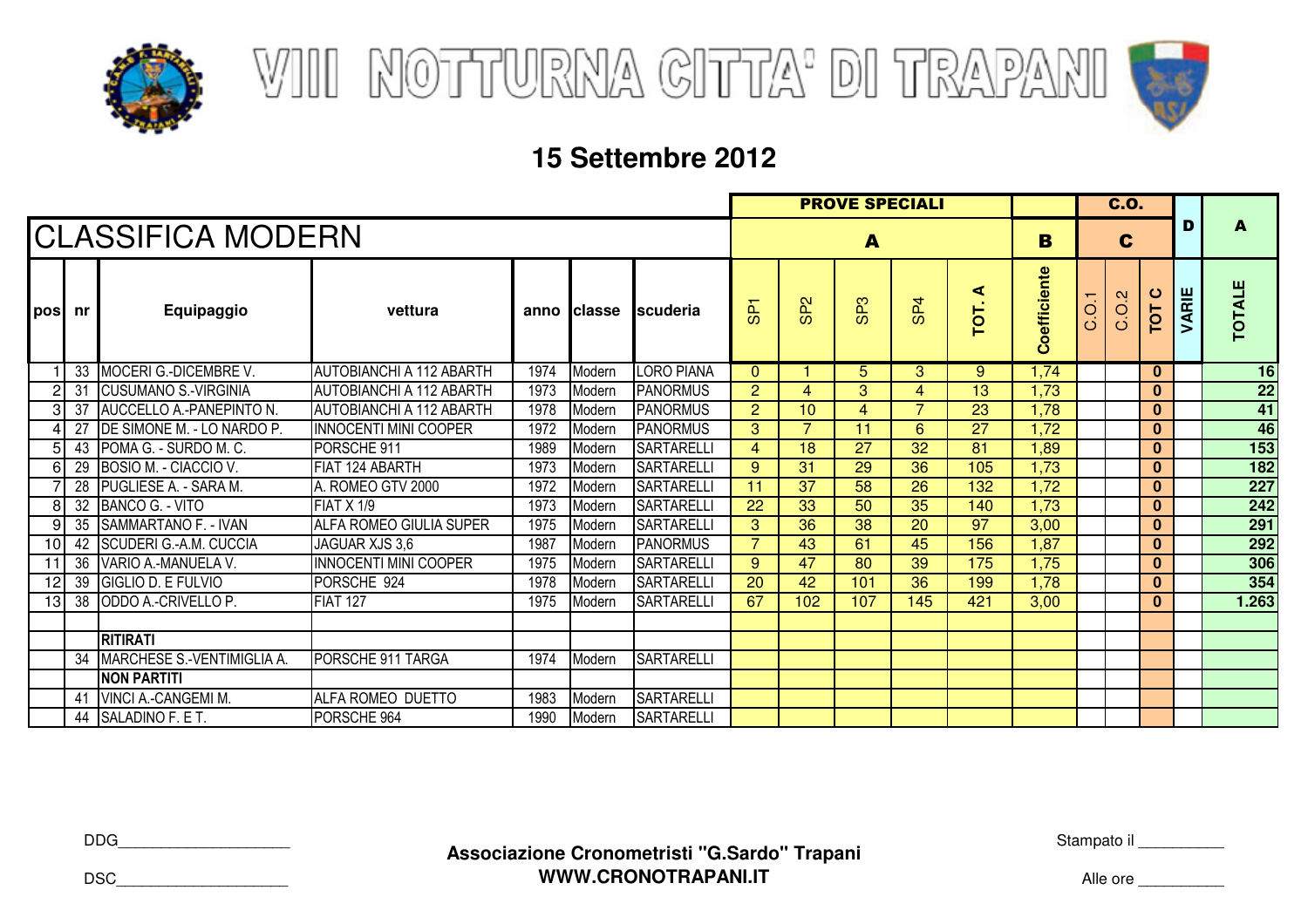



|                 |    |                              |                          |      |              | <b>C.O.</b>     |     |                 |                   |                 |           |                 |                                     |       |              |       |               |
|-----------------|----|------------------------------|--------------------------|------|--------------|-----------------|-----|-----------------|-------------------|-----------------|-----------|-----------------|-------------------------------------|-------|--------------|-------|---------------|
|                 |    | <b>CLASSIFICA OSPITI</b>     |                          |      | B            |                 | C   |                 |                   | A               |           |                 |                                     |       |              |       |               |
| pos             | nr | Equipaggio                   | vettura                  |      | anno Iclasse | Iscuderia       | င္တ | SP <sub>2</sub> | ຕ<br>$\mathbf{a}$ | SP <sub>4</sub> | ⋖<br>TOT. | efficiente<br>ပ | $\overline{\phantom{0}}$<br>O.<br>Ö | C.O.2 | TOT C        | VARIE | <b>TOTALE</b> |
|                 | 48 | ACCARDO A. E SILVIA          | LANCIA BETA MONTECARLO   | 1978 | Ospiti       | ANT.VOL.        | 17  | 38              | 63                | 20              | 138       | 1,78            |                                     |       | $\mathbf{0}$ |       | 246           |
|                 | 47 | COMMARE F. - TROMBETTA R.    | LANCIA FULVIA COUPE      | 1972 | Ospiti       | C.BELLO         | 19  | 66              | 21                | 47              | 153       | 1,72            |                                     |       | $\bf{0}$     |       | 263           |
|                 | 49 | AMARI P.-GUZZO G.            | <b>FIAT 127</b>          | 1974 | Ospiti       | <b>SPORTING</b> | 15  | 87              | 145               | 64              | 311       | 1,74            |                                     |       | $\mathbf{0}$ |       | 541           |
|                 | 46 | COCORULLO F.-O. LAVIOSA      | ALFA ROMEO GT JUNIOR     | 1971 | Ospiti       | <b>ASPAS</b>    | 20  | 140             | 239               | 110             | 509       | 1,71            |                                     |       | $\bf{0}$     |       | 870           |
|                 |    | 55 CARROTTA A.-AUGERIR.      | PORSCHE 911              | 1987 | Ospiti       | ANT.VOL.        | 73  | 262             | 279               | 335             | 949       | 1,87            |                                     |       | $\mathbf{0}$ |       | 1.775         |
| 61              | 57 | COCCHIARA D.-CAIAZZA R.      | <b>AUSTIN SPRITE MKI</b> | 1960 | Ospiti       | <b>CASTELLO</b> | 103 | 339             | 481               | 362             | .285      | .60             |                                     |       | 0            |       | 2.056         |
|                 | 52 | PELLERITO G.-TUMMINELLO R.   | LANCIA FULVIA COUPE      | 1976 | Ospiti       | <b>ASPAS</b>    | 230 | 467             | 887               | 534             | 2.118     | 1,76            |                                     |       | $\mathbf{0}$ |       | 3.728         |
| 81              | 53 | BONASERA G. - CABIBBO C.     | PORSCHE 911 S            | 1969 | Ospiti       | <b>ASPAS</b>    | 89  | 335             | 1.747             | 347             | 2.518     | 1,69            |                                     |       | $\mathbf{0}$ |       | 4.255         |
| 9               | 51 | AGATE N. - RIINA N.          | INNOCENTI MINI 1000      | 1975 | Ospiti       | C.BELLO         | 89  | 831             | 778               | 765             | 2.463     | 1,75            |                                     |       | $\bf{0}$     |       | 4.310         |
| 10I             | 88 | <b>FOLISI G.-CATANESE G.</b> | FIAT X 1/9               | 1973 | Ospiti       |                 | 138 | 1.138           | .587              | 558             | 3.421     | 1,73            |                                     |       | $\mathbf{0}$ |       | 5.918         |
| 11              | 54 | SPANO' G. - SPANO' N.        | FIAT X 1/9               | 1980 | Ospiti       |                 | 210 | 1.554           | .663              | .266            | 4.693     | 1,80            |                                     |       | $\bf{0}$     |       | 8.447         |
| 12              | 56 | <b>GALUPPO A.-M.A. ABITA</b> | <b>FIAT COUPE</b>        | 1992 | Ospiti       |                 | 587 | .552            | .808              | .160            | 5.107     | 1,92            |                                     |       | $\mathbf{0}$ |       | 9.805         |
| 13 <sub>l</sub> | 45 | SALUTO M.                    | <b>JAGUAR E TYPE</b>     | 1970 | Ospiti       |                 | 882 | 3.564           | 2.902             | 2.884           | 10.232    | 1,70            |                                     |       | $\mathbf{0}$ |       | 17.394        |

DDG\_\_\_\_\_\_\_\_\_\_\_\_\_\_\_\_\_\_\_\_

Stampato il \_\_\_\_\_\_\_\_\_\_\_

Alle ore \_\_\_\_\_\_\_\_\_\_\_

DSC\_\_\_\_\_\_\_\_\_\_\_\_\_\_\_\_\_\_\_\_